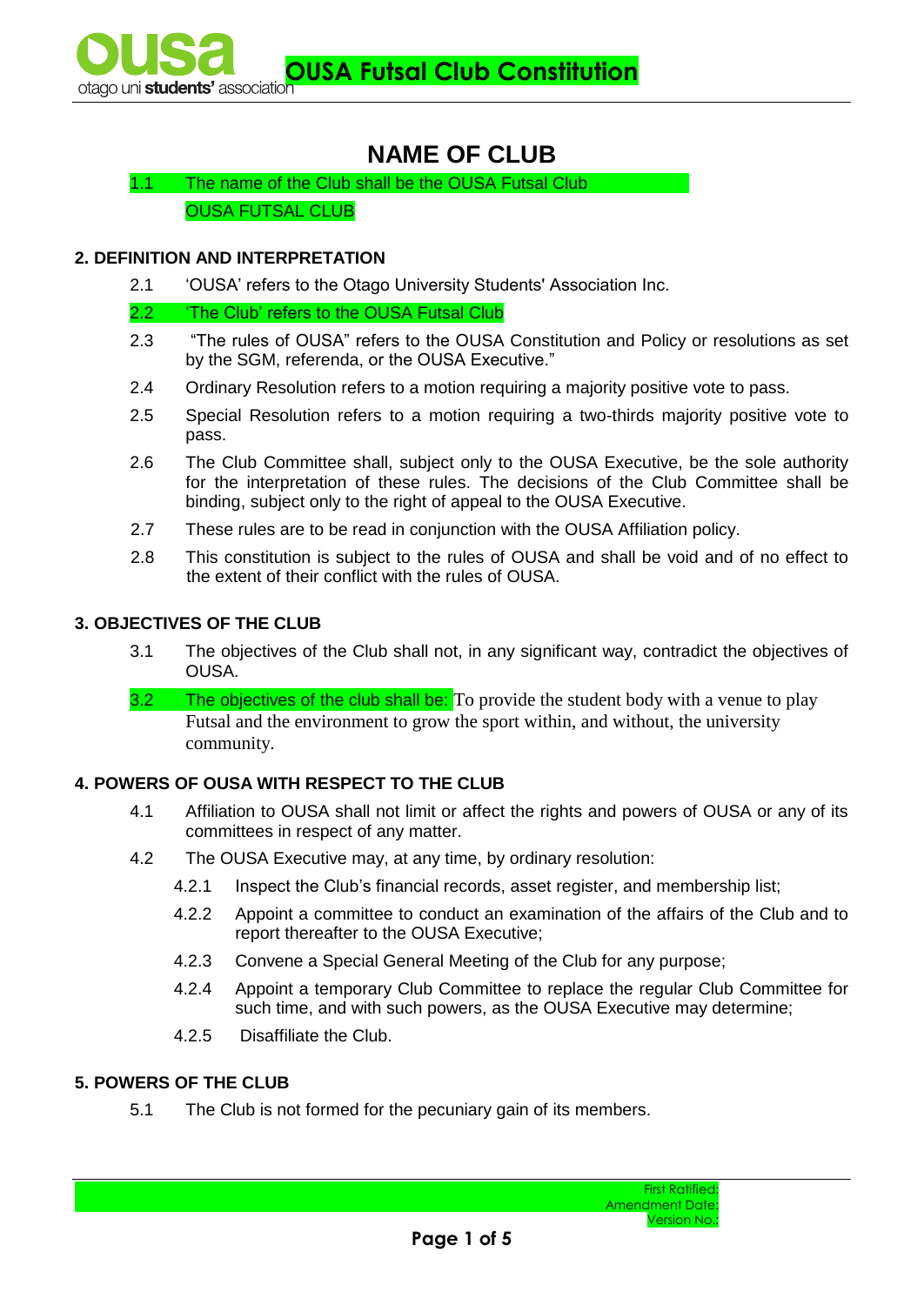**OUSA Futsal Club Constitution** otaqo uni students' association

- 5.1.1 The Club may make payment as reasonable remuneration to any servant or officer of The Club or the payment of reasonable expense to any authorised representative or delegate of the Club.
- 5.1.2 Reasonable remuneration shall not exceed market rates for the provision of equivalent goods or services.

# **6. AFFILIATION**

- 6.1 The Club shall be affiliated to OUSA.
- 6.2 The Club and its members present and future shall be bound by the rules of OUSA, and every such Club and all such members shall be so bound in all respects. Where the OUSA constitution is not expressly mentioned in the constitution of the Club, the provisions of the OUSA constitution shall be read into the document.
- 6.3 The Club's affiliation to OUSA shall automatically lapse if The Club fails or ceases to comply with the OUSA Affiliation Policy or Section 18 of the OUSA Constitution and Rules.
- 6.4 The Club shall not become affiliated to or in any way connected with any other organisation without the consent of the OUSA Executive.
	- 6.4.1 Any affiliation to any other body entered into without the OUSA Executive's consent shall be null and void.

# **7. LIABILITIES INCURRED BY THE CLUB**

- 7.1 The Club shall not enter into any loan agreement of a value greater than NZ\$1000 without approval by ordinary resolution of the OUSA Executive.
- 7.2 OUSA shall not be responsible for any liabilities or debts incurred by the Club.

#### **8. MEMBERSHIP**

- 8.1 The Club shall, in normal circumstances, have no less than 90% of total membership comprised of OUSA/OPSA members.
- 8.2 The Club shall in normal circumstances have no less than ten members.
- 8.3 Membership of the Club shall be open to all members of OUSA/OPSA.
- 8.4 Membership can be restricted to a subsection of OUSA/OPSA members provided that the restrictions do not contravene the laws of New Zealand.
- 8.5 Persons shall become members of the Club when an application for membership is given in writing to the Club Committee and accompanied with the annual subscription fee (if applicable).
- 8.6 The Club shall only levy upon its members such fees or subscriptions as have been ratified by the AGM of the Club.
- 8.7 Any member of the Club who does not pay any required subscription within one calendar month of joining shall not be permitted to exercise the privileges of membership until the subscription is paid.
- 8.8 Membership shall be deemed to continue until a formal resignation is received by the Club Committee.
- 8.9 A club member may not be suspended or expelled unless the committee resolves to do so by special resolution.

First Ratified: Amendment Date: Version No.: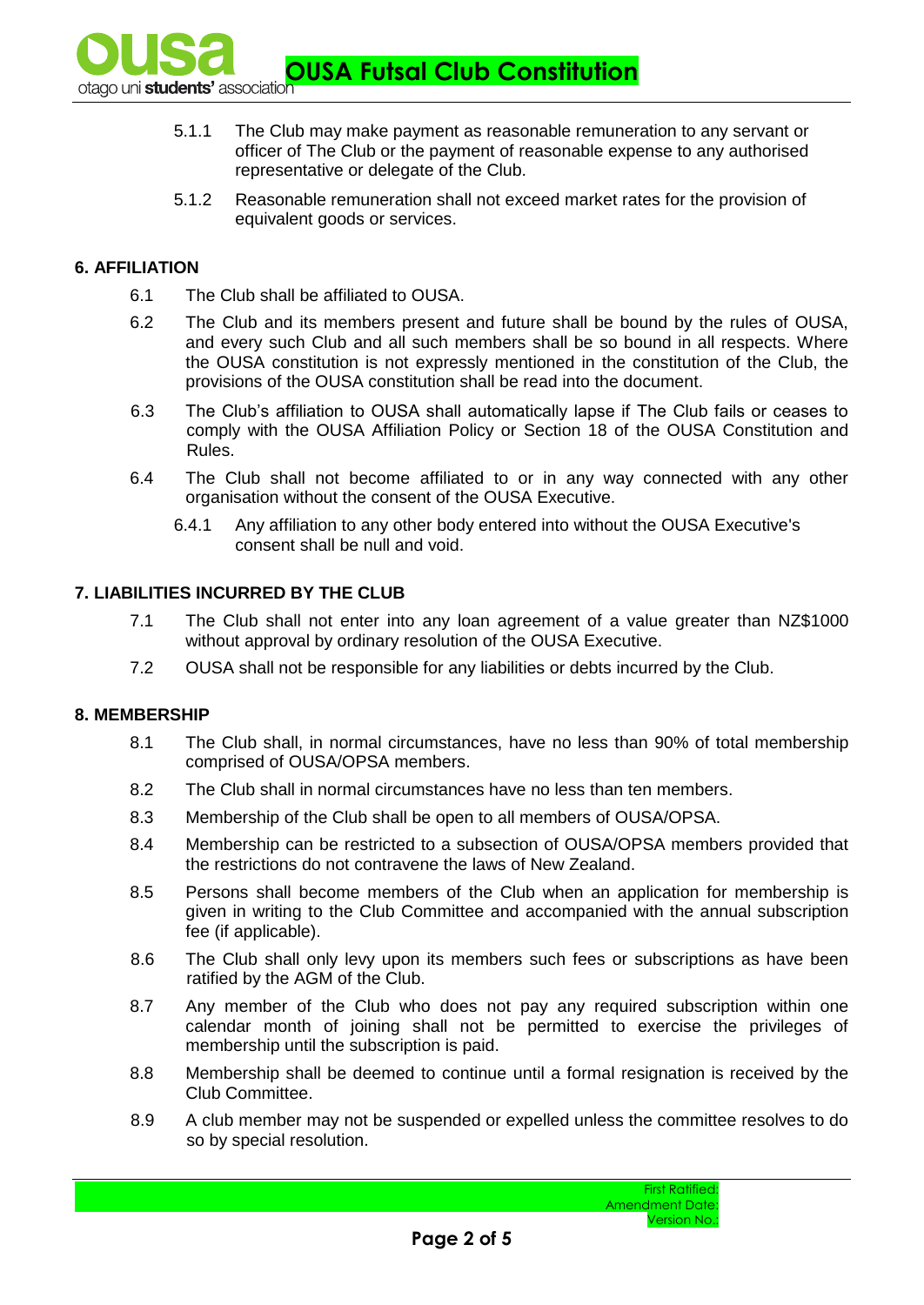**OUSA Futsal Club Constitution Club Constitution** 

- 8.9.1 The suspended member will be relieved of any powers and responsibilities and is not permitted to attend club activities.
- 8.9.2 A special general meeting must be called within three months to expel the member or the suspension lapses.
- 8.10 The following procedure must be used to expel a club member:
	- 8.10.1 Written notice of any meeting regarding the expulsion and of the basic allegations and charges against the member must be received in person 30 days prior to the meeting taking place.
	- 8.10.2 That a special general meeting is called which the member to be expelled may attend in person, or submit in written form, grounds for his or her defence.
	- 8.10.3 The motion to expel a club member must be passed by special resolution.
	- 8.10.4 That the member is informed in writing of the decision of the meeting and the length of his or her expulsion.
- 8.11 Where a member of the Club is expelled, that member shall have the right of appeal to the OUSA Executive.

# **9. ANNUAL GENERAL MEETING (AGM)**

- 9.1 The Annual General Meeting (AGM) of the Club shall be held during the month of October at such time and place as the Club Committee shall decide.
- 9.2 The AGM shall be held for the following purposes:
	- 9.2.1 To receive, from the Club Committee, a report of the proceedings of the previous year and a statement of the Club accounts;
	- 9.2.2 To elect the officers of the Club Committee for the following year;
	- 9.2.3 To conduct any general business.
- 9.3 The President, or in their absence any member appointed by the meeting, shall be chair of the meeting.
- 9.4 Every motion shall be moved by one Club member and seconded by another.
- 9.5 Every member present shall be entitled to one vote,
	- 9.5.1 In the case of an equality of votes the Chair shall have a second or casting vote.
- 9.6 The quorum shall be 20 per cent of the Club's total members or 6 members, whichever is greater.
- 9.7 At least 14 days notice of the AGM shall be given to all members, by posting a notice on the OUSA notice board and/or via the OUSA Futsal Club gmail account OUSAFutsal@gmail.com
	- 9.7.1 The notice shall include an agenda of business to be conducted at the AGM.

# **10. SPECIAL GENERAL MEETINGS AND NO CONFIDENCE VOTES**

- 10.1 The Club Committee on their own behalf or on the signed request of a quorum of members may at any time call a Special General Meeting.
	- 10.1.1 If the Club Committee does not call a meeting within 14 days of receiving such a request, the requestors may themselves call a Special General Meeting.
	- 10.1.2 Notice of a Special General Meeting shall be given in the manner described above for an AGM.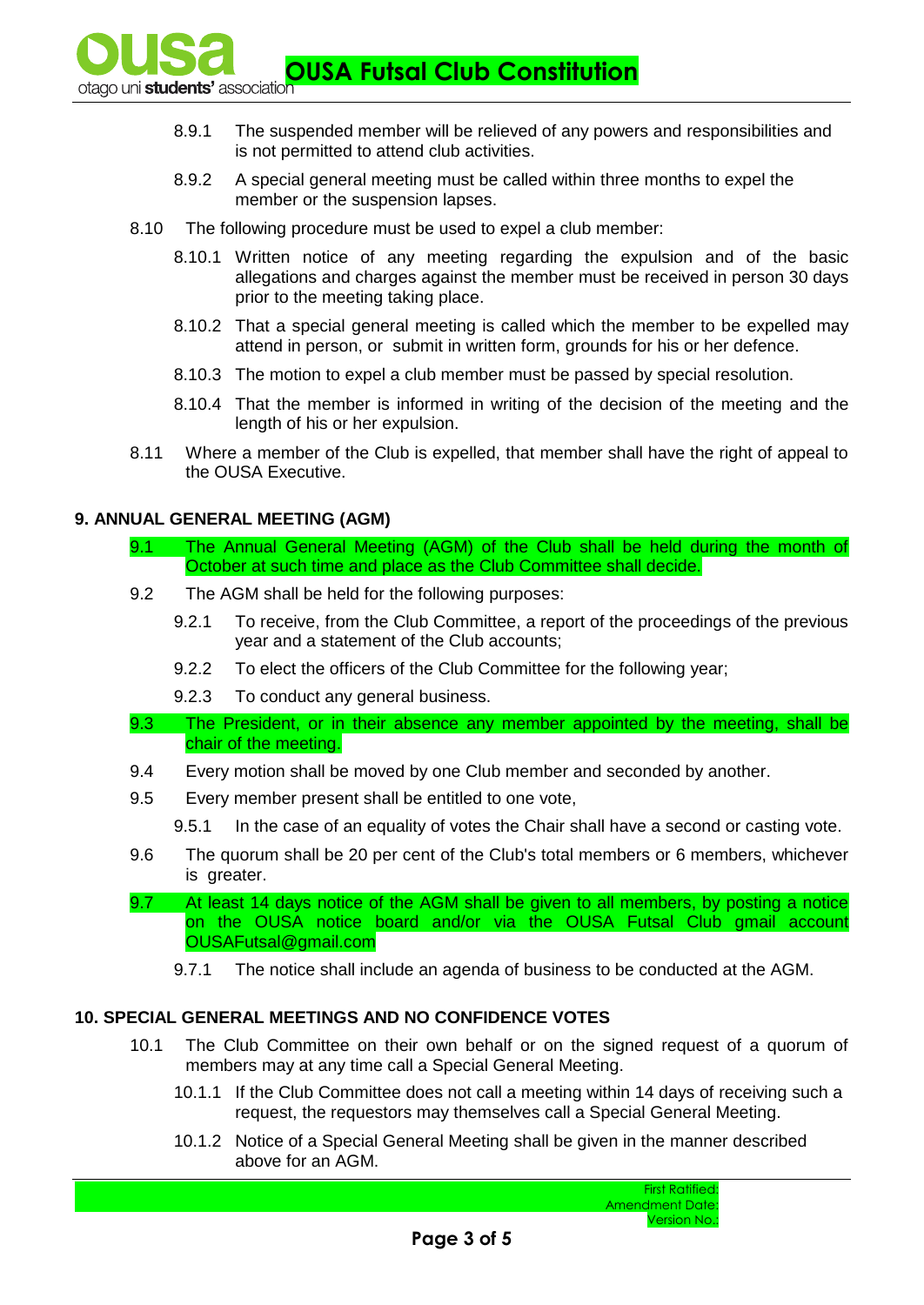**OUSA Futsal Club Constitution Club Constitution** 

- 10.2 The conduct, voting procedures and quorum of a Special General Meeting shall be the same as those prescribed for the AGM.
- 10.3 At any Special General Meeting a motion of no confidence in the Club Committee, or any member thereof, may be passed by special resolution provided that 14 days notice of such intention has been given.
	- 10.3.1 On the passing of such motion, the Committee member shall be deemed to have resigned and the meeting shall then have the power to, and may proceed to, elect a new Committee member to the vacant position (s).
	- 10.3.2 Such new member shall hold office until the next AGM.

# **11. CLUB OFFICERS AND THEIR ELECTION**

- 11.1 The management and control of the Club shall be deputed to the officers of the club who represent the Committee of the Club.
- 11.2 The Committee of the Club shall consist of a maximum of (3) people, being the President, Secretary and the Treasurer, all of whom shall be elected at the Annual General Meeting.
- 11.3 Every candidate for office shall be nominated at the meeting by one member of the Club and seconded by another.
- 11.4 Every member present at the meeting shall be entitled to one vote.
- 11.5 In the event of two or more candidates receiving an equal number of votes, the chair of the meeting shall have a second or casting vote.
- 11.6 The Club Officers shall hold office for one year following their appointment or until an officer resigns.
	- 11.6.1 Such resignation shall be effective immediately upon receipt in writing by the committee.
	- 11.6.2 If a vacancy on the Club Committee occurs during the year, providing that a quorum remains, the Club Committee may appoint any member to fill such a vacancy, unless it has occured due to a no confidence vote.
	- 11.6.3 If a vacancy occurs due to a no confidence vote then section 10 of this constitution applies.

# **12. THE CLUB COMMITTEE**

- 12.1 The Club Committee shall have full power at its meetings to deal with all matters relating to the objectives of the Club.
	- 12.1.1 Any matters relating to the interpretation of these rules;
	- 12.1.2 Except where power is vested in the Club at a general meeting.
- 12.2 All decisions shall be valid and binding on the members, only so far as they do not conflict with these rules, the rules of OUSA, or decisions of the OUSA Executive.
- 12.3 The Club Committee shall meet at such times as it deems fit.
- 12.4 The President, or in their absence, any member appointed by the Club Committee, shall, in the case of an equality of votes, have a second or casting vote at all Club Committee meetings.
- 12.5 The quorum for Club Committee meetings shall be at least 10 Club Committee members.

First Ratified: Amendment Date: Version No.: